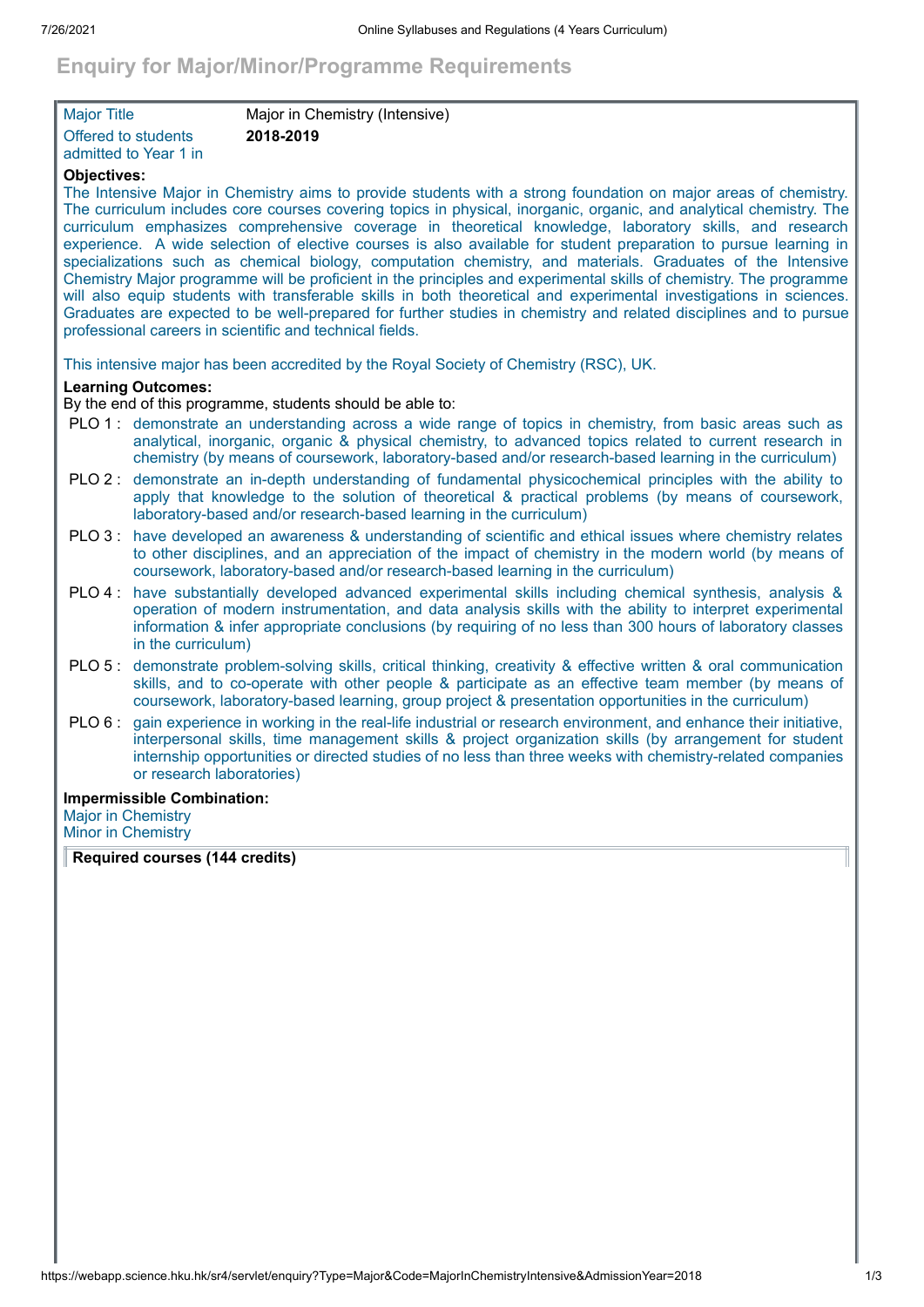|                                                                                                                | 1. Introductory level courses (54 credits)                         |          |
|----------------------------------------------------------------------------------------------------------------|--------------------------------------------------------------------|----------|
|                                                                                                                | Disciplinary Core Courses: Science Foundation Courses (12 credits) |          |
| <b>SCNC1111</b>                                                                                                | Scientific method and reasoning (6)                                | (Note 1) |
| <b>SCNC1112</b>                                                                                                | Fundamentals of modern science (6)                                 | (Note 1) |
|                                                                                                                | <b>Disciplinary Core Courses (36 credits)</b>                      |          |
| <b>CHEM1042</b>                                                                                                | General chemistry I (6)                                            | (Note 1) |
| <b>CHEM1043</b>                                                                                                | General chemistry II (6)                                           | (Note 1) |
| <b>CHEM2241</b>                                                                                                | Analytical chemistry I (6)                                         | (Note 1) |
| <b>CHEM2341</b>                                                                                                | Inorganic chemistry I (6)                                          | (Note 1) |
| <b>CHEM2441</b>                                                                                                | Organic chemistry I (6)                                            | (Note 1) |
| <b>CHEM2541</b>                                                                                                | Introductory physical chemistry (6)                                | (Note 1) |
| <b>Disciplinary Electives (6 credits)</b>                                                                      |                                                                    |          |
| (Students are encouraged to meet with a Chemistry Course Selection Advisor in the course selection period      |                                                                    |          |
| to discuss which of the following courses they should take based on their previous background in Mathematics.) |                                                                    |          |
| <b>CHEM1044</b>                                                                                                | Mathematics in chemistry (6)                                       |          |
| <b>COMP1117</b>                                                                                                | Computer programming (6)                                           |          |
| <b>MATH1011</b>                                                                                                | University mathematics I (6)                                       |          |
| MATH1013                                                                                                       | University mathematics II (6)                                      |          |
| STAT1601                                                                                                       | Elementary statistical methods (6)                                 |          |
| STAT1603                                                                                                       | Introductory statistics (6)                                        |          |
|                                                                                                                | 2. Advanced level courses (78 credits)                             |          |
|                                                                                                                | <b>Disciplinary Core Course (66 credits)</b>                       |          |
| CHEM3143                                                                                                       | Introduction to materials chemistry (6)                            |          |
| <b>CHEM3241</b>                                                                                                | Analytical chemistry II: chemical instrumentation (6)              | (Note 1) |
| <b>CHEM3341</b>                                                                                                | Inorganic chemistry II (6)                                         | (Note 1) |
| <b>CHEM3441</b>                                                                                                | Organic chemistry II (6)                                           | (Note 1) |
| <b>CHEM3443</b>                                                                                                | Organic chemistry laboratory (6)                                   | (Note 1) |
|                                                                                                                |                                                                    |          |
| <b>CHEM3445</b>                                                                                                | Integrated laboratory (6)                                          |          |
| <b>CHEM3541</b>                                                                                                | Physical chemistry: Introduction to quantum chemistry              | (Note 1) |
|                                                                                                                | (6)                                                                |          |
| <b>CHEM3542</b>                                                                                                | Physical chemistry: statistical thermodynamics and                 |          |
|                                                                                                                | kinetics theory (6)                                                |          |
| <b>CHEM4142</b>                                                                                                | Symmetry, group theory and applications (6)                        |          |
| <b>CHEM4144</b>                                                                                                | Advanced materials (6)                                             |          |
| <b>CHEM4241</b>                                                                                                | Modern chemical instrumentation and applications (6)               |          |
| <b>Disciplinary Electives (12 credits)</b>                                                                     |                                                                    |          |
| At least 12 credits selected from the following courses:                                                       |                                                                    |          |
| (Note that one of the two elective courses selected must contain a laboratory component. Courses marked        |                                                                    |          |
| with (lab) have a laboratory component. The list of electives given below may be subject to change.)           |                                                                    |          |
| CHEM4143                                                                                                       | Interfacial science and technology (6)                             |          |
| <b>CHEM4145</b>                                                                                                | Medicinal chemistry (6)                                            |          |
| <b>CHEM4147</b>                                                                                                | Supramolecular chemistry (6)                                       |          |
| <b>CHEM4148</b>                                                                                                | Frontiers in Modern Chemical Science (6)                           |          |
| <b>CHEM4242</b>                                                                                                | Analytical chemistry (6)                                           | (lab)    |
| <b>CHEM4341</b>                                                                                                | Advanced inorganic chemistry (6)                                   |          |
| <b>CHEM4342</b>                                                                                                | Organometallic chemistry (6)                                       | (lab)    |
| <b>CHEM4441</b>                                                                                                | Advanced organic chemistry (6)                                     |          |
| <b>CHEM4443</b>                                                                                                | Integrated organic synthesis (6)                                   | (lab)    |
| <b>CHEM4444</b>                                                                                                | Chemical biology (6)                                               |          |
| <b>CHEM4542</b>                                                                                                | Computational chemistry (6)                                        | (lab)    |
| <b>CHEM4543</b>                                                                                                | Advanced physical chemistry (6)                                    |          |
| <b>CHEM4544</b>                                                                                                | Electrochemical science and technology (6)                         | (lab)    |
| 3. Capstone requirement (12 credits)                                                                           |                                                                    |          |
|                                                                                                                | At least 12 credits selected from the following courses:           |          |
| <b>CHEM3999</b>                                                                                                | Directed studies in chemistry (6)                                  |          |
| <b>CHEM4966</b>                                                                                                | Chemistry internship (6)                                           |          |
| <b>CHEM4999</b>                                                                                                | Chemistry project (12)                                             |          |
|                                                                                                                |                                                                    |          |